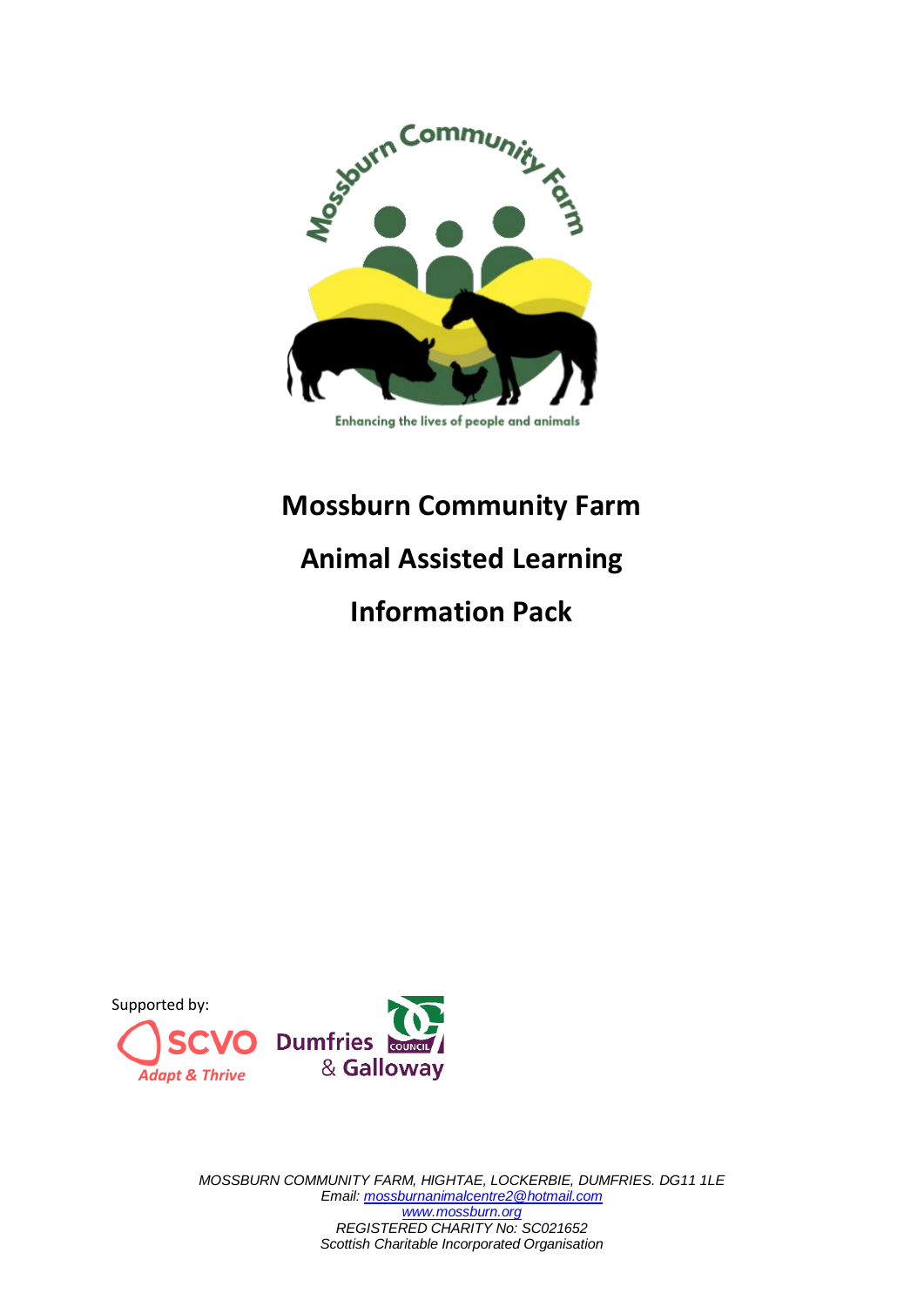### **Animal Assisted Learning**

Animal Assisted Learning (AAL) employs the presence of animals in a natural setting to support people with personal and professional development.

At Mossburn Community Farm all AAL sessions are facilitated by trained professionals, and are tailored to each individual client's specified needs to ensure individuals benefit form positive learning experiences.

#### **Benefits of Animal Assisted Learning**

AAL offers direct contact with animals in a natural setting to help individuals who are experiencing difficulties within a tradition educational environment. Although there is no direct Animal Assisted Therapy component, those taking part in AAL benefit from time spend outside, in a natural setting and with animals and the innate capacity of this environment in reducing stress and increased mental health.

AAL can help with personal and social development, increased self-esteem, improved mental health, better social skills, and increased empathy and nurturing skills. At Mossburn sessions are typical active and outside, meaning that physical activity and fresh air, and the associated benefits of both are almost guaranteed.

#### **Our Animals**

Currently at Mossburn, there are approximately 100 animals on site, including horses and ponies, goats, pigs, rabbits and guinea pigs, sheep, cattle, chickens and a duck, as well as 2 emus, a tortoise and a llama.

During any particular AAL session, the opportunity to engage with a variety of the animals will occur with the needs and preferences of the individual being taken into account.

#### **AAL Sessions**

AAL takes a holistic approach to learning and development through the variety of opportunities and activities that occur across the session.

Each session is designed to meet the specific needs of those taking part, therefore no two sessions are identical although many of the same elements and activities may be present.

Some typical activities include:

• Grooming and taking a pony for a walk. This helps individuals establish a friendship with the animal and develop communication skills such as giving voice commands, active listening, adapting communication style, confidence,